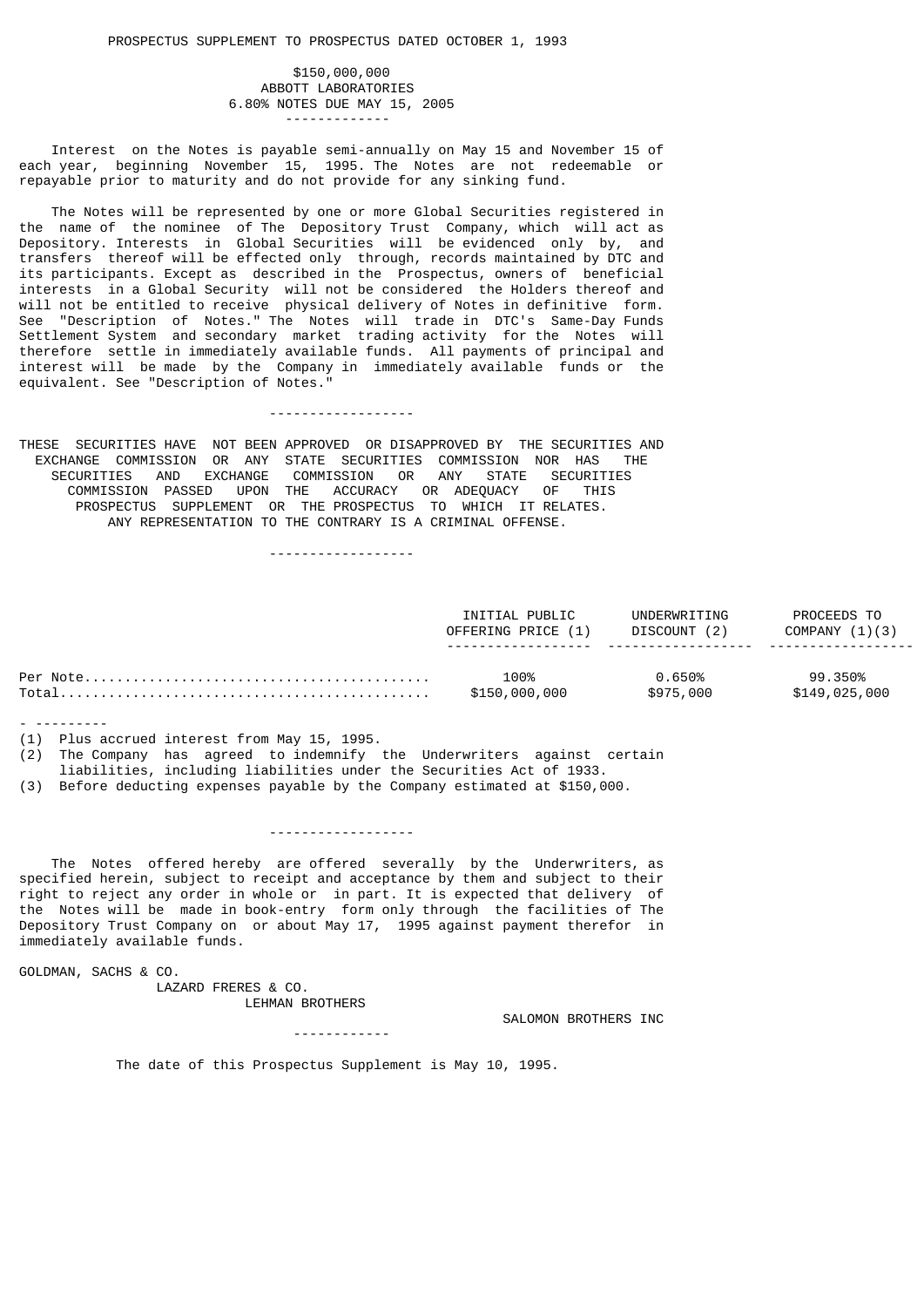IN CONNECTION WITH THIS OFFERING, THE UNDERWRITERS MAY OVER-ALLOT OR EFFECT TRANSACTIONS WHICH STABILIZE OR MAINTAIN THE MARKET PRICE OF THE NOTES OFFERED HEREBY AT LEVELS ABOVE THOSE WHICH MIGHT OTHERWISE PREVAIL IN THE OPEN MARKET. SUCH STABILIZING, IF COMMENCED, MAY BE DISCONTINUED AT ANY TIME.

# ------------------

# USE OF PROCEEDS

 The Company will utilize the net proceeds from the Notes to repay certain indebtedness incurred for working capital purposes. Such indebtedness is of varying maturities of less than nine months and bears interest at rates within the range of 5.9% to 6.1% per annum.

## DESCRIPTION OF NOTES

 THE FOLLOWING DESCRIPTION OF THE PARTICULAR TERMS OF THE NOTES OFFERED HEREBY SUPPLEMENTS, AND TO THE EXTENT INCONSISTENT THEREWITH REPLACES, THE DESCRIPTION OF THE GENERAL TERMS AND PROVISIONS OF THE SECURITIES SET FORTH IN THE ACCOMPANYING PROSPECTUS, TO WHICH DESCRIPTION REFERENCE IS HEREBY MADE. THE STATEMENTS HEREIN CONCERNING THE NOTES AND THE INDENTURE DO NOT PURPORT TO BE COMPLETE. ALL SUCH STATEMENTS ARE QUALIFIED IN THEIR ENTIRETY BY REFERENCE TO THE ACCOMPANYING PROSPECTUS AND THE PROVISIONS OF THE INDENTURE, THE FORM OF WHICH HAS BEEN FILED WITH THE SECURITIES AND EXCHANGE COMMISSION.

 The Company's 6.80% Notes due May 15, 2005 (the "Notes") offered hereby constitute a single series of Securities to be issued under an Indenture, dated as of October 1, 1993, between the Company and Harris Trust and Savings Bank, as Trustee (the "Trustee"), and will be limited to \$150,000,000 aggregate principal amount. As of March 31, 1995, \$200,000,000 aggregate principal amount of Securities was outstanding under the Indenture. The Trustee will initially be the Securities Registrar and Paying Agent (the "Paying Agent"). The Notes will be issued only in registered form without coupons in denominations of \$1,000 and integral multiples thereof.

 The Notes will be represented by one or more Global Securities registered in the name of a nominee of DTC. The ownership interests ("Book-Entry Interests") in such Global Securities will be shown on, and transfers thereof will be effected only through, records maintained by DTC or its nominee for such Global Securities and on the records of DTC participants. Except as described below and in the accompanying Prospectus, owners of Book-Entry Interests will not be considered the Holders thereof and will not be entitled to receive physical delivery of Notes in definitive form. In the event that the book-entry system is discontinued, including in the event DTC is at any time unwilling or unable to continue as Depository, the Company will issue individual Notes to owners of Book-Entry Interests in exchange for the Global Securities. See "Description of Securities -- Book-Entry Securities" in the accompanying Prospectus.

 Settlement for the Notes will be made by the Underwriters in immediately available funds, and all payments of principal and interest on the Notes will be made by the Company in immediately available funds. Secondary trading in long-term notes and debentures of corporate issuers is generally settled in clearinghouse or next-day funds. In contrast, the Notes will trade in the Depository's Same-Day Funds Settlement System until maturity, and secondary market trading activity in the Notes will therefore be required by the Depository to settle in immediately available funds. No assurance can be given as to the effect, if any, of settlement in immediately available funds on trading activity in the Notes.

 The Notes will mature on May 15, 2005. Interest on the Notes will be payable semi-annually on each May 15 and November 15 (each an "Interest Payment Date"), commencing November 15, 1995. Interest payable on each Interest Payment Date will include interest accrued from May 15, 1995 or from the most recent Interest Payment Date to which interest has been paid or duly provided for. Interest payable on any Interest Payment Date will be payable to the person in whose name a Note (or any predecessor Note) is registered at the close of business on the May 1 or November 1, as the case may be, next preceding such Interest Payment Date. Payments of principal and interest to owners of Book-Entry Interests are expected to be made in accordance with the Depository's and its participants' procedures in effect from time to time. Principal of, and interest on, Notes in definitive form will be payable at the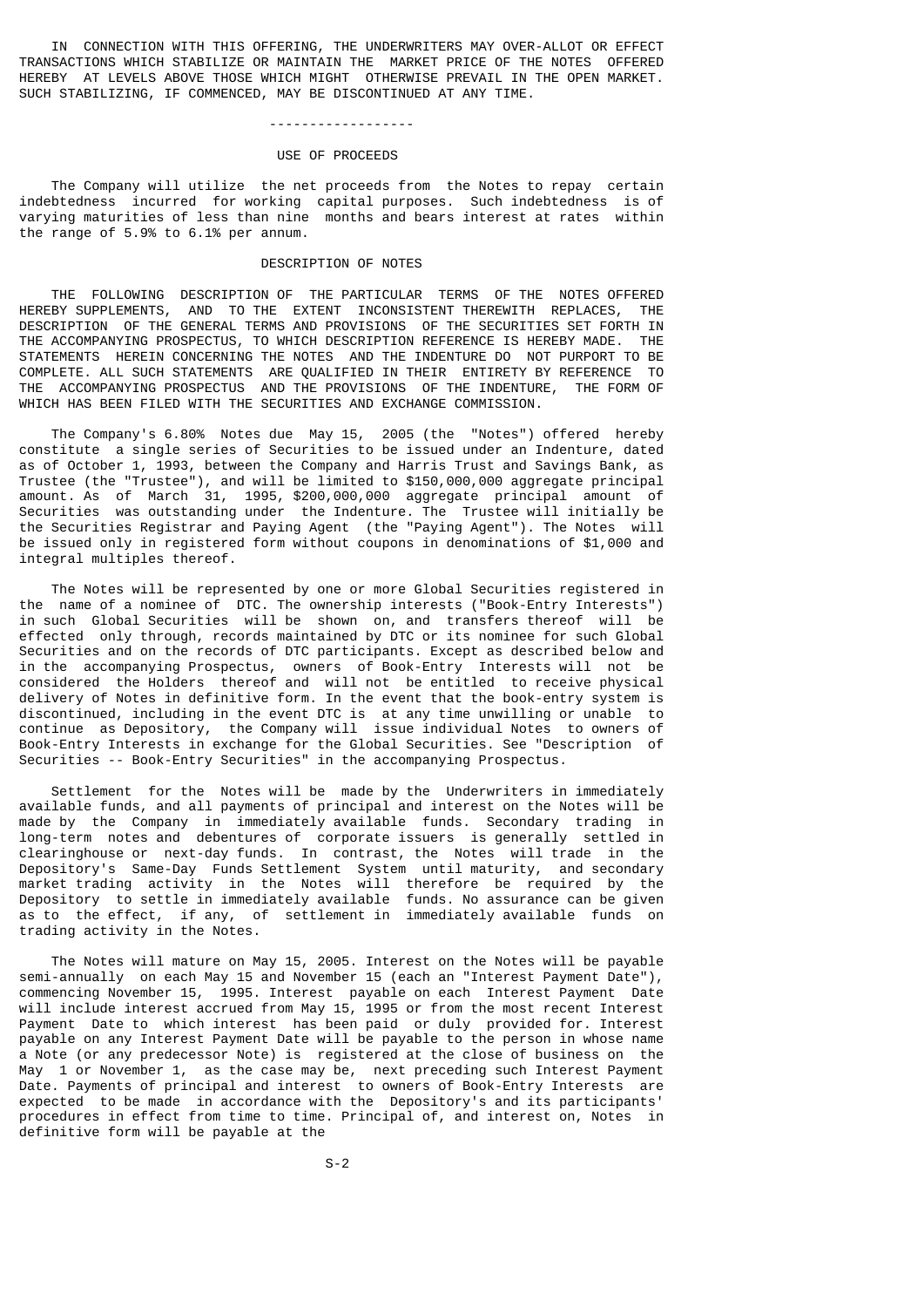office or agency of the Company maintained for such purpose in Chicago, Illinois, which initially will be the office of an affiliate of the Paying Agent, provided that payment of interest may be made, at the option of the Company, by check mailed to the person entitled thereto.

 The Notes are not redeemable or repayable prior to maturity and do not provide for any sinking fund.

 The Indenture does not contain covenants or other provisions designed to afford holders of the Notes protection in the event of a highly leveraged transaction, change in credit rating or other similar occurrence.

## UNDERWRITING

 Subject to the terms and conditions set forth in the Underwriting Agreement, the Company has agreed to sell to each of the Underwriters named below, and each of the Underwriters has severally agreed to purchase, the principal amount of the Notes set forth opposite its name below:

| UNDERWRITER | PRINCIPAL AMOUNT<br>OF NOTES                         |
|-------------|------------------------------------------------------|
|             | 37,500,000<br>37,500,000<br>37,500,000<br>37,500,000 |
|             | <u>.</u>                                             |

 Under the terms and conditions of the Underwriting Agreement, the Underwriters are committed to take and pay for all of the Notes, if any are taken.

 The Underwriters propose to offer the Notes in part directly to retail purchasers at the initial public offering price set forth on the cover page of this Prospectus Supplement, and in part to certain securities dealers at such price less a concession not in excess of 0.40% of the principal amount of such Notes. The Underwriters may allow, and such dealers may reallow, a concession not to exceed 0.25% of the principal amount of the Notes to certain other brokers and dealers. After the Notes are released for sale to the public, the offering price and other selling terms may from time to time be varied by the Underwriters.

 The Notes are a new issue of securities with no established trading market and will not be listed on any national securities exchange. The Company has been advised by the Underwriters that they intend to make a market in the Notes, but are not obligated to do so and may discontinue any market-making at any time without notice. No assurance can be given as to the liquidity of the trading market, if any, for the Notes.

 From time to time the Underwriters and certain of their affiliates have engaged, and may in the future engage, in transactions with, and perform services for, the Company in the ordinary course of business.

 The Company has agreed to indemnify the several Underwriters against certain liabilities, including liabilities under the Securities Act of 1933.

#### LEGAL OPINIONS

 Certain legal matters in connection with the offering of the Notes will be passed upon for the Company by Jose M. de Lasa, Esq., Senior Vice President, Secretary and General Counsel of the Company and by Mayer, Brown & Platt, Chicago, Illinois, and for the Underwriters by Skadden, Arps, Slate, Meagher & Flom, Chicago, Illinois. As of April 30, 1995, Mr. de Lasa beneficially owned 20,000 shares of common stock of the Company and held options to acquire 80,002 shares of such common stock. Skadden, Arps, Slate, Meagher & Flom from time to time represents the Company in connection with certain other matters.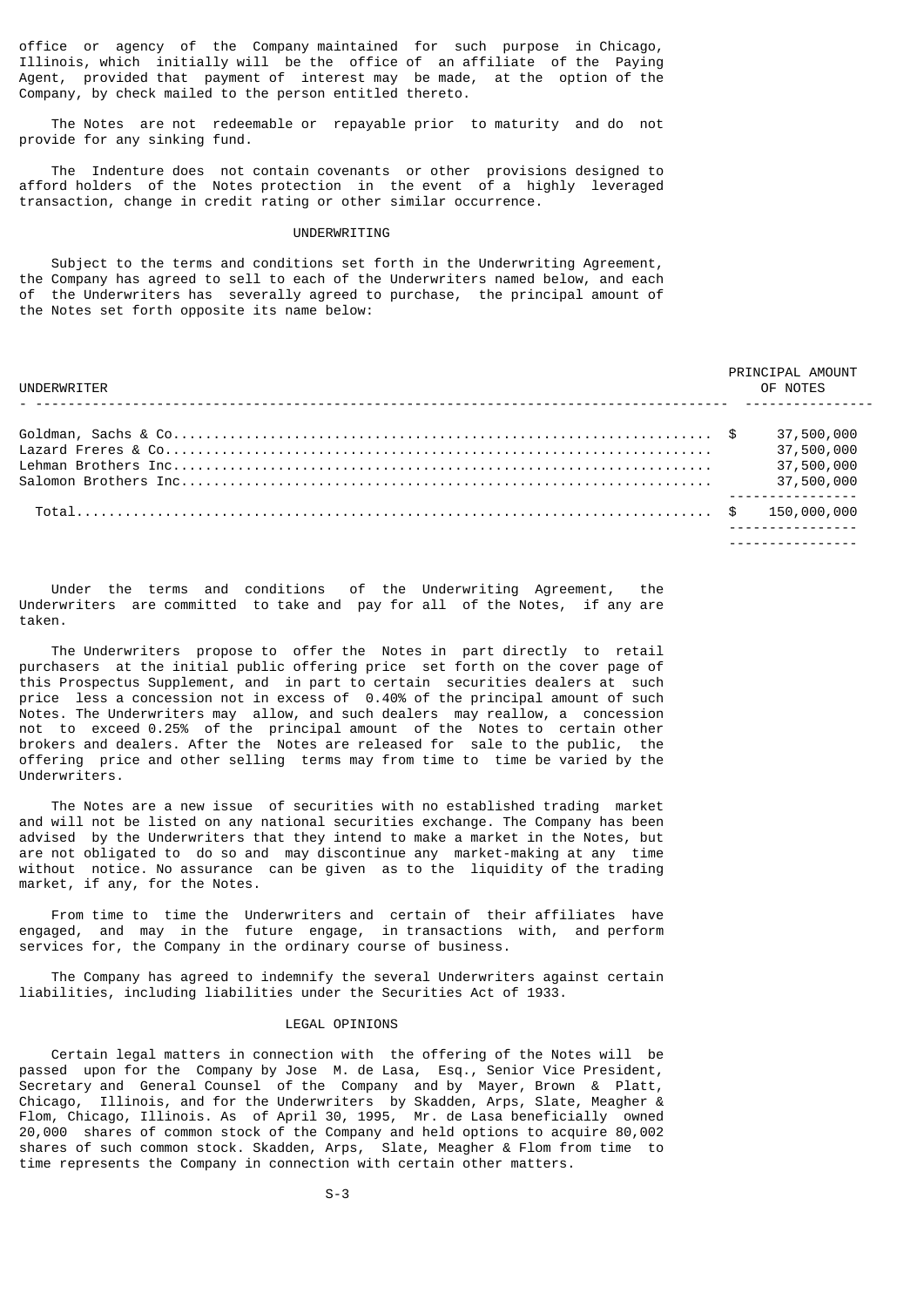# \$500,000,000

# ABBOTT LABORATORIES

# DEBT SECURITIES ------------

 Abbott Laboratories (the "Company") intends from time to time to issue its unsecured debt securities (the "Securities") from which the Company will receive up to an aggregate amount of \$500,000,000 in proceeds (or its equivalent in foreign currencies or currency units). The Securities will be offered for sale in amounts, at prices and on terms to be determined when an agreement to sell is made or at the time of sale, as the case may be. The Securities may be sold for U.S. dollars, foreign denominated currency or European Currency Units ("ECUs"), and principal of and any interest on the Securities may likewise be payable in U.S. dollars, foreign denominated currency or ECUs. For each issue of Securities in respect of which this Prospectus is being delivered (the "Offered Securities"), there is an accompanying Prospectus Supplement (the "Prospectus Supplement") that sets forth the title, designation, aggregate principal amount, designated currency or currency units, rate (which may be fixed or variable) or method of calculation of interest and dates for payment thereof, maturity, priority, premium, if any, authorized denominations, initial price, any redemption or prepayment rights at the option of the Company or the holder, any terms for sinking fund payments, any listing on a securities exchange and the initial public offering price, the form of the Securities (which may be in registered or permanent global form) and other special terms of the Offered Securities, together with the terms of the offering of the Offered Securities and the net proceeds to the Company from the sale thereof.

 The Securities may be offered directly to purchasers or to or through agents, underwriters or dealers designated from time to time, or through a combination of those methods of sale. If any underwriters or agents are involved in the offering of the Offered Securities in respect of which this Prospectus is being delivered, the names of such agents or underwriters and any applicable fee, commission and discount arrangements with them will be set forth in the Prospectus Supplement. See "Plan of Distribution." The net proceeds to the Company from such offering will also be set forth in the Prospectus Supplement.

-------------------

THESE SECURITIES HAVE NOT BEEN APPROVED OR DISAPPROVED BY THE SECURITIES AND EXCHANGE COMMISSION OR ANY STATE SECURITIES COMMISSION NOR HAS THE SECURITIES AND EXCHANGE COMMISSION OR ANY STATE SECURITIES COMMISSION PASSED UPON THE ACCURACY OR ADEQUACY OF THIS PROSPECTUS. ANY REPRESENTATION TO THE CONTRARY IS A CRIMINAL OFFENSE.

-------------------

The date of this Prospectus is October 1, 1993.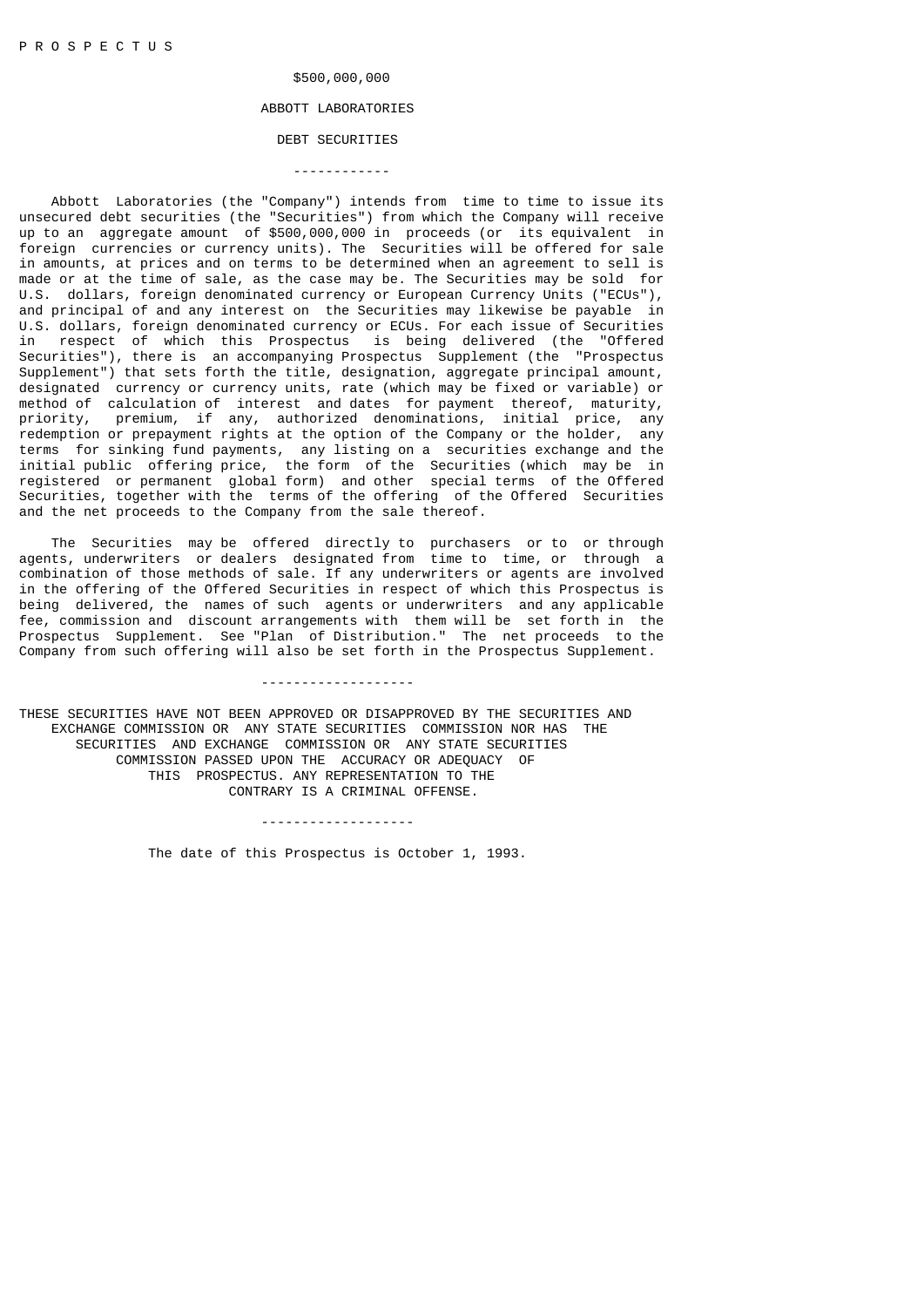NO PERSON IS AUTHORIZED TO GIVE ANY INFORMATION OR TO MAKE ANY REPRESENTATIONS OTHER THAN THOSE CONTAINED IN OR INCORPORATED BY REFERENCE IN THIS PROSPECTUS OR ANY PROSPECTUS SUPPLEMENT AND, IF GIVEN OR MADE, SUCH INFORMATION OR REPRESENTATIONS MUST NOT BE RELIED UPON AS HAVING BEEN AUTHORIZED BY THE COMPANY OR ANY UNDERWRITER. NEITHER THIS PROSPECTUS NOR ANY PROSPECTUS SUPPLEMENT CONSTITUTES AN OFFER TO SELL OR A SOLICITATION OF AN OFFER TO BUY ANY SECURITIES OTHER THAN THE REGISTERED SECURITIES TO WHICH IT RELATES OR AN OFFER TO SELL OR A SOLICITATION OF AN OFFER TO BUY SUCH SECURITIES TO ANY PERSON IN ANY JURISDICTION TO WHOM IT IS UNLAWFUL TO MAKE SUCH OFFER OR SOLICITATION IN SUCH JURISDICTION. NEITHER THE DELIVERY OF THIS PROSPECTUS NOR ANY SALE MADE HEREUNDER SHALL UNDER ANY CIRCUMSTANCES CREATE ANY IMPLICATION THAT THERE HAS BEEN NO CHANGE IN THE AFFAIRS OF THE COMPANY SINCE THE DATE HEREOF OR THAT THE INFORMATION CONTAINED OR INCORPORATED BY REFERENCE HEREIN IS CORRECT AS OF ANY TIME SUBSEQUENT TO ITS DATE.

# AVAILABLE INFORMATION

 The Company is subject to the informational requirements of the Securities Exchange Act of 1934, as amended (the "Exchange Act"), and in accordance therewith files reports, proxy statements and other information with the Securities and Exchange Commission (the "Commission"). Such reports, proxy statements and other information filed by the Company can be inspected and copied at the office of the Commission at Room 1024, Judiciary Plaza, 450 Fifth Street, N.W., Washington, D.C. 20549, as well as at the Regional Offices of the Commission at Citicorp Center, 500 West Madison Street, Suite 1400, Chicago, Illinois 60661-2511, and Seven World Trade Center, Suite 1300, New York, New York 10048. Copies of such information can be obtained by mail from the Public Reference Section of the Commission at Room 1024, Judiciary Plaza, 450 Fifth Street, N.W., Washington, D.C. 20549, at prescribed rates. Reports, proxy statements and other information concerning the Company can also be inspected at the office of the New York Stock Exchange, 20 Broad Street, New York, New York 10005, at the office of the Chicago Stock Exchange, 440 South LaSalle Street, Chicago, Illinois 60605, and at the office of the Pacific Stock Exchange, 301 Pine Street, San Francisco, California 94104. The Company has securities listed on each of the aforementioned exchanges.

 This Prospectus constitutes a part of a registration statement (the "Registration Statement") filed by the Company with the Commission under the Securities Act of 1933, as amended (the "Securities Act"). This Prospectus omits certain of the information contained in the Registration Statement, and reference is hereby made to the Registration Statement and to the exhibits thereto for further information with respect to the Company and the Securities.

 The Company is not required, nor does it intend, to provide annual or other reports to holders of the Securities. However, such reports will be available to such holders upon request. See "Documents Incorporated by Reference."

## DOCUMENTS INCORPORATED BY REFERENCE

 The following documents filed by the Company under the Exchange Act with the Commission are incorporated herein by reference:

- (1) The Company's Annual Report on Form 10-K for the year ended December 31, 1992.
- (2) The Company's Quarterly Reports on Form 10-Q for the quarter ended March 31, 1993 and the quarter ended June 30, 1993.

All documents filed by the Company pursuant to Sections  $13(a)$ ,  $13(c)$ ,  $14$  or 15(d) of the Exchange Act after the date of this Prospectus and prior to the termination of the offering of the Securities offered hereby shall be deemed to be incorporated in this Prospectus by reference and to be a part hereof from the date of filing of such documents. Any statement contained in a document incorporated or deemed to be incorporated by reference herein shall be deemed to be modified or superseded for purposes of this Prospectus to the extent that a statement contained herein or in any other subsequently filed document which also is or is deemed to be incorporated by reference herein modifies or supersedes such statement. Any such statement so modified or superseded shall not be deemed, except as so modified or superseded, to constitute a part of this Prospectus.

 The Company will provide without charge, upon the written or oral request by any person to whom this Prospectus is delivered, a copy of any or all of the documents incorporated by reference in this Prospectus, other than exhibits to such documents (unless such exhibits are specifically incorporated by reference into such documents). Such requests should be directed to: Lael F. Johnson, Senior Vice President, Secretary and General Counsel, Abbott Laboratories, One Abbott Park Road, Abbott Park, Illinois 60064-3500 (telephone (708) 937-6100).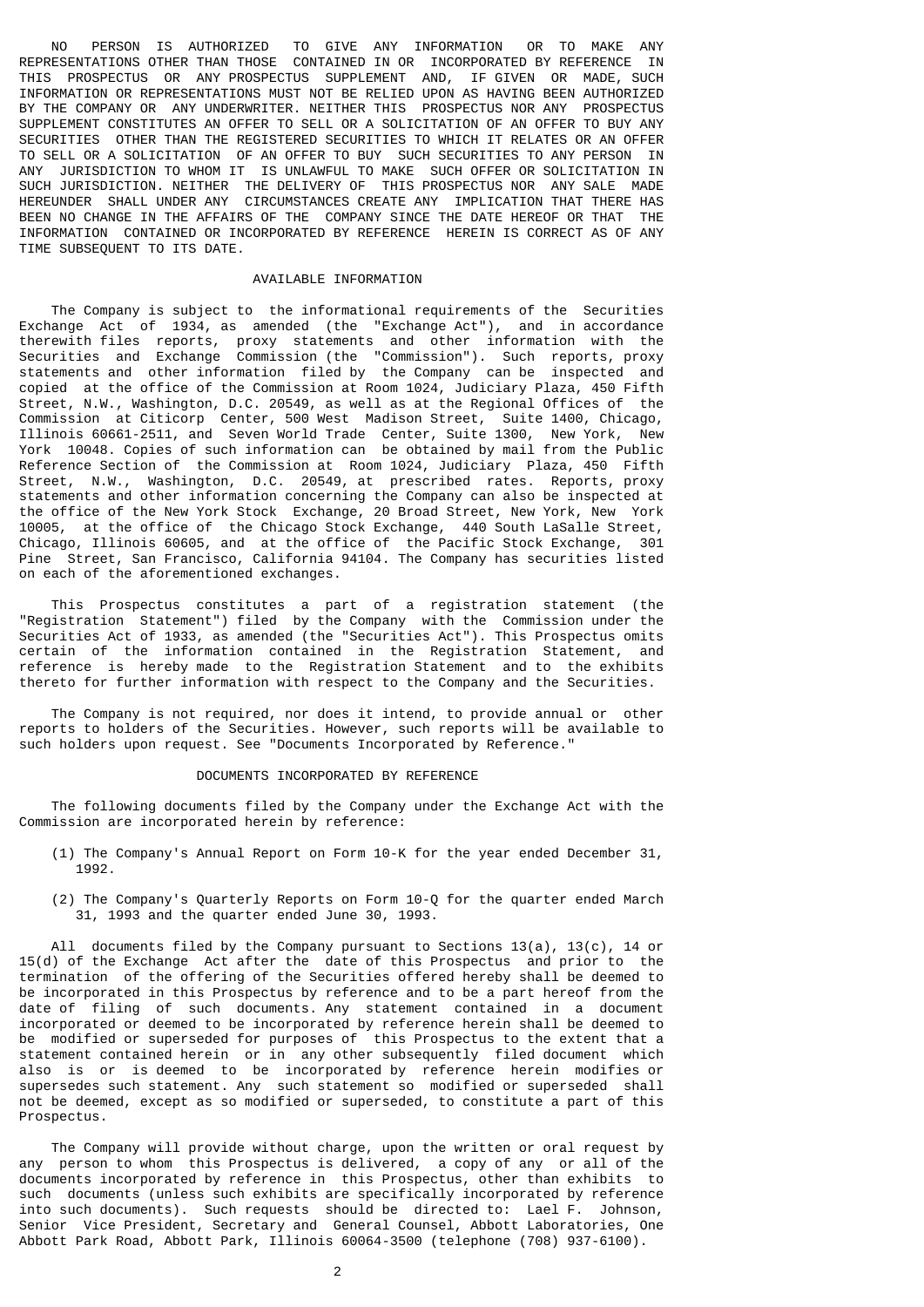## THE COMPANY

 The Company is an Illinois corporation, incorporated in 1900. As used throughout the text of this document, references to the "Company" include the Company and its consolidated subsidiaries, unless otherwise indicated or unless the context otherwise requires. The Company's corporate offices are located at One Abbott Park Road, Abbott Park, Illinois 60064-3500. Its telephone number is (708) 937-6100.

 The Company's principal business is the discovery, development, manufacture, and sale of a broad and diversified line of human health care products and services. Among the Company's products is a line of adult and pediatric pharmaceuticals and nutritionals. These products are sold primarily on the prescription or recommendation of physicians or other health care professionals. This line also includes agricultural and chemical products, bulk pharmaceuticals, and consumer products. In addition, the Company produces a line of hospital and laboratory products which includes diagnostic systems for blood banks, hospitals, commercial laboratories, and alternate-care testing sites; intravenous and irrigation fluids and related administration equipment, including electronic drug delivery systems; drugs and drug delivery systems; anesthetics; critical care products; and other medical specialty products for hospitals and alternate-care sites.

 The Company purchases, in the ordinary course of business, necessary raw materials and supplies essential to the Company's operations from numerous suppliers in the United States and overseas. The Company markets products in approximately 130 countries through affiliates and distributors. Most of the Company's products are sold both in and outside the United States. The Company employs approximately 49,500 persons in its various offices, plants and facilities located throughout North America, South America, Europe, Asia and Australia.

# RATIO OF EARNINGS TO FIXED CHARGES

 The following table sets forth the ratio of earnings to fixed charges of the Company (including its majority-owned subsidiaries, whether or not consolidated, its proportionate share of any fifty-percent-owned persons, and any income received (but not undistributed amounts) from less-than-fifty-percent-owned persons) for the periods indicated:

| <b>SIX MONTHS ENDED</b> |      |      | YEAR ENDED DECEMBER 31, |      |      |  |  |  |  |
|-------------------------|------|------|-------------------------|------|------|--|--|--|--|
| JUNE 30, 1993           | 1992 | 1991 | 1990                    | 1989 | 1988 |  |  |  |  |
|                         |      |      |                         |      |      |  |  |  |  |
| 21.1                    | 18.0 | 16.0 | 12.1                    | 13.4 | 11.0 |  |  |  |  |

 For the purpose of calculating this ratio, (i) earnings have been calculated by adjusting net earnings for taxes on earnings; interest expense; capitalized interest cost, net of amortization; equity in earnings of less than fifty-percent-owned persons, less dividends received; minority interest; and the portion of rentals representative of the interest factor, (ii) the Company considers one-third of rental expense to be the amount representing return on capital, and (iii) fixed charges comprise total interest expense, including capitalized interest and such portion of rentals. A statement setting forth the computation of the ratios of earnings to fixed charges is filed as an exhibit to the Registration Statement of which this Prospectus is a part.

## USE OF PROCEEDS

 Except as otherwise set forth in the Prospectus Supplement relating to the Offered Securities, the net proceeds to be received by the Company from the sale of the Securities will be added to the general funds of the Company and will be used for general corporate purposes, including repayment of indebtedness, retirement of long-term and short-term debt and the purchase of shares of the Company's common stock. Pending such use, the net proceeds will be temporarily invested in short-term instruments.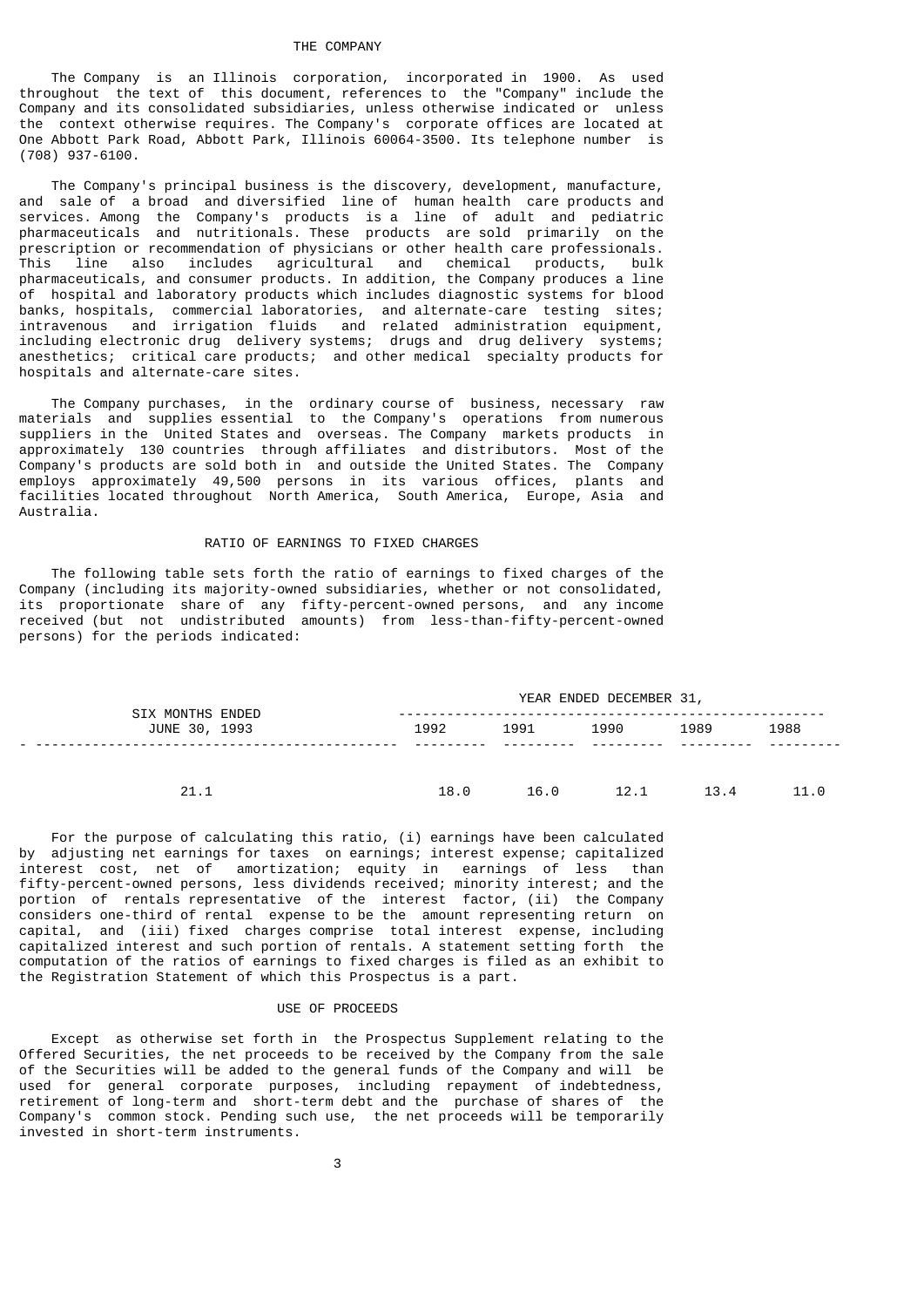#### DESCRIPTION OF SECURITIES

 The Securities are to be issued under an Indenture (the "Indenture"), between the Company and Harris Trust and Savings Bank, as Trustee (the "Trustee"), a copy of which is filed as an exhibit to the Registration Statement. The following summaries of certain provisions of the Indenture do not purport to be complete and are subject to, and are qualified in their entirety by reference to, all the provisions of the Indenture, including the definitions therein of certain terms. Wherever particular Sections or defined terms of the Indenture are referred to, such Sections or defined terms are incorporated herein by reference.

 The following sets forth certain general terms and provisions of the Securities offered hereby. The particular terms of the Securities offered by any Prospectus Supplement (the "Offered Securities") will be described in the Prospectus Supplement relating to such Offered Securities (the "Applicable Prospectus Supplement").

#### GENERAL

 The Indenture does not limit the amount of Securities that may be issued thereunder and Securities may be issued thereunder from time to time in one or more series. The Securities will be unsecured and unsubordinated obligations of the Company and will rank equally and ratably with other unsecured and unsubordinated obligations of the Company.

 Unless otherwise indicated in the Applicable Prospectus Supplement, principal of, premium, if any, and interest on the Securities will be payable, and the transfer of Securities will be registrable, at the office or agency to be maintained by the Company in Chicago and at any other office or agency maintained by the Company for such purpose. The Securities will be issued only in fully registered form without coupons and, unless otherwise indicated in the Applicable Prospectus Supplement, in denominations of \$1,000 or integral multiples thereof. No service charge will be made for any registration of transfer or exchange of the Securities, but the Company may require payment of a sum sufficient to cover any tax or other governmental charge imposed in connection therewith.

 The Applicable Prospectus Supplement will describe the following terms of the Offered Securities: (1) the title of the Offered Securities; (2) any limit on the aggregate principal amount of the Offered Securities; (3) the Person to whom any interest on the Offered Securities shall be payable, if other than the person in whose name that Security (or one or more Predecessor Securities) is registered at the close of business on the Regular Record Date for such interest; (4) the date or dates on which the principal of the Offered Securities is payable; (5) the percentage of the principal amount for which the Offered Securities will be issued; (6) the rate or rates (which may be fixed or variable) at which the Offered Securities shall bear interest or the method by which such rate or rates shall be determined, if any, the date or dates from which any such interest shall accrue, the Interest Payment Dates on which any such interest shall be payable and the Regular Record Date for the interest payable on any Interest Payment Date; (7) the place or places where the principal of and any premium and interest on the Offered Securities shall be payable; (8) the period or periods within which, the price or prices at which and the terms and conditions upon which the Offered Securities may be redeemed, in whole or in part, at the option of the Company; (9) the obligation, if any, of the Company to redeem or purchase the Offered Securities pursuant to any sinking fund or analogous provisions or at the option of a Holder thereof and the period or periods within which, the price or prices at which and the terms and conditions upon which the Offered Securities shall be redeemed or purchased, in whole or in part, pursuant to such obligation; (10) if other than denominations of \$1,000 and any integral multiple thereof, the denominations in which the Offered Securities shall be issuable; (11) the currency, currencies or currency units in which payment of the principal of and any premium and interest on any Offered Securities shall be payable if other than the currency of the United States of America; (12) if the amount of payments of principal of or any premium or interest on any Offered Securities may be determined with reference to an index or formula, the manner in which such amounts shall be determined; (13) if the principal of or any premium or interest on any Offered Securities is to be payable, at the election of the Company or a Holder thereof, in one or more currencies or currency units other than that or those in which the Offered Securities are stated to be payable, the currency, currencies or currency units in which payment of the principal of and any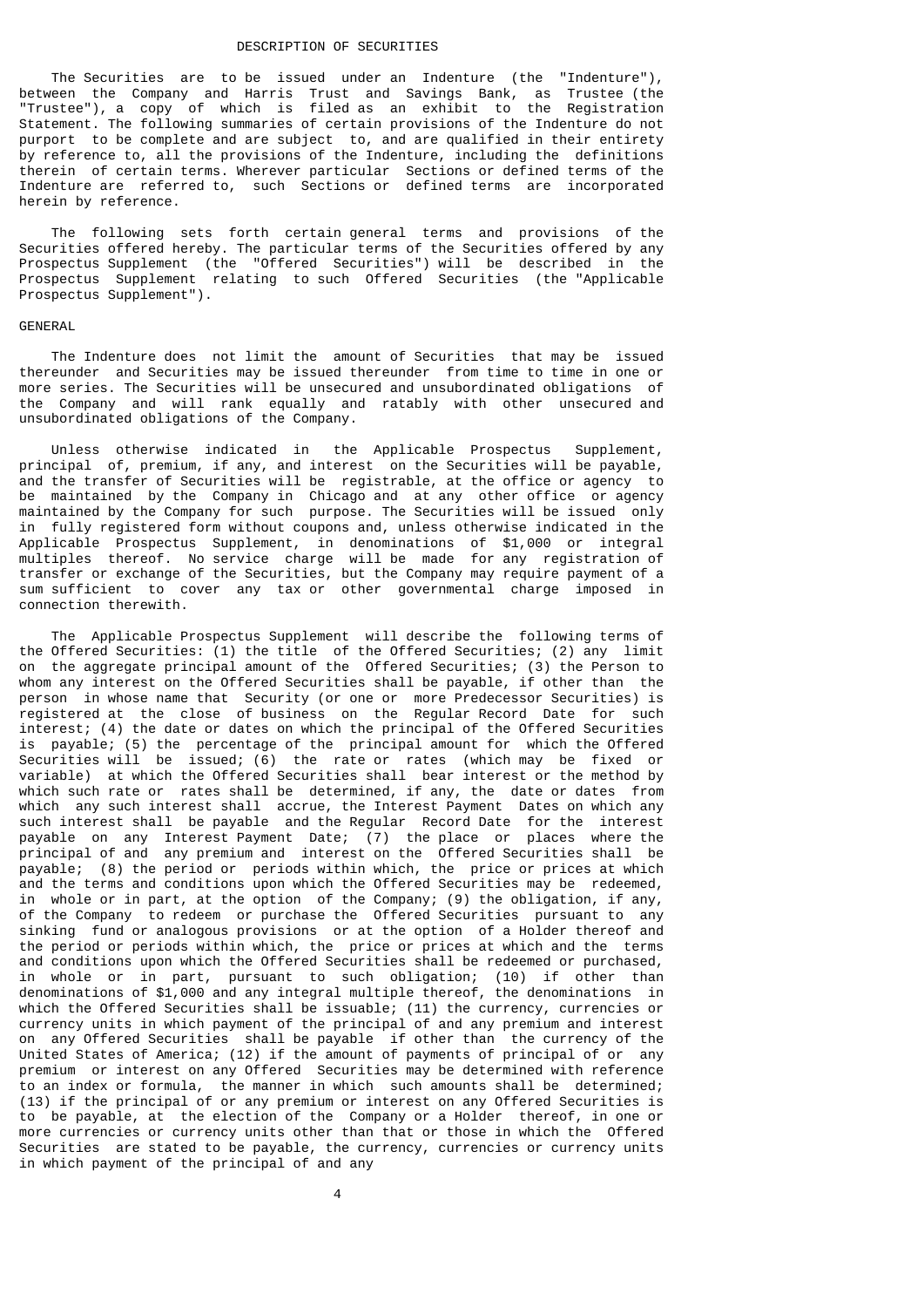premium and interest on the Offered Securities as to which such election is made shall be payable, and the periods within which and the terms and conditions upon which such election is to be made; (14) if other than the principal amount thereof, the portion of the principal amount of the Offered Securities which shall be payable upon declaration of acceleration of the Maturity thereof; (15) the applicability of the provisions described under "Defeasance and Covenant Defeasance"; (16) if the Offered Securities will be issuable only in the form of a Book-Entry Security as described under "Book-Entry Securities," the depository appointed by the Company (the "Depository") or its nominee with respect to the Offered Securities and the circumstances under which the Book-Entry Security may be registered for transfer or exchange or authenticated and delivered in the name of a Person other than the Depository or its nominee; and (17) any other terms of the Offered Securities.

 The Securities may be issued as Original Issue Discount Securities to be offered and sold at a substantial discount below their stated principal amount. Federal income tax consequences and other special considerations applicable to Original Issue Discount Securities and any Securities treated as having been issued with original issue discount for Federal income tax purposes will be described in the Applicable Prospectus Supplement. "Original Issue Discount Securities" means any Security which provides for an amount less than the principal amount thereof to be due and payable upon the declaration of acceleration of the Maturity thereof upon the occurrence of an Event of Default and the continuation thereof.

 The Indenture does not contain covenants or other provisions designed to afford holders of the Securities protection in the event of a highly leveraged transaction, change in credit rating or other similar occurrence.

#### BOOK-ENTRY SECURITIES

 Unless otherwise provided in the Prospectus Supplement, the Securities will be represented by one or more certificates (the "Global Securities"). The Global Security representing Securities will be deposited with, or on behalf of, The Depository Trust Company ("DTC"), or other successor depository appointed by the Company (DTC or such other depository is herein referred to as the "Depository") and registered in the name of the Depository or its nominee. Unless otherwise provided in the Prospectus Supplement, Securities will not be issued in definitive form. DTC currently limits the maximum denomination of any single Global Security to \$150,000,000.

 DTC is a limited-purpose trust company organized under the laws of the State of New York, a member of the Federal Reserve System, a "clearing corporation" within the meaning of the New York Uniform Commercial Code and a "clearing agency" registered pursuant to the provisions of Section 17A of the Securities Exchange Act of 1934. DTC was created to hold securities of its participants and to facilitate the clearance and settlement of securities transactions among its participants in such securities through electronic book-entry changes in accounts of the participants, thereby eliminating the need for physical movement of securities certificates. DTC's participants include securities brokers and dealers, banks, trust companies, clearing corporations and certain other organizations, some of which (and/or their representatives) own DTC. DTC is owned by a number of its participants and by the New York Stock Exchange, Inc., the American Stock Exchange, Inc., and the National Association of Securities Dealers, Inc. Access to DTC's book-entry system is also available to others, such as banks, brokers, dealers and trust companies, that clear through or maintain a custodial relationship with a participant, either directly or indirectly. The rules applicable to DTC and its participants are on file with the Commission.

 Upon the issuance by the Company of Securities represented by a Global Security, DTC will credit, on its book-entry registration and transfer system, the respective principal amounts of the Securities represented by such Global Security to the accounts of participants. The accounts to be credited shall be designated by the underwriters, dealers or agents. Ownership of beneficial interests in the Global Security will be limited to participants or persons that hold interests through participants. Ownership of beneficial interests in Securities represented by the Global Security will be shown on, and the transfer of that ownership will be effected only through, records maintained by DTC (with respect to interests of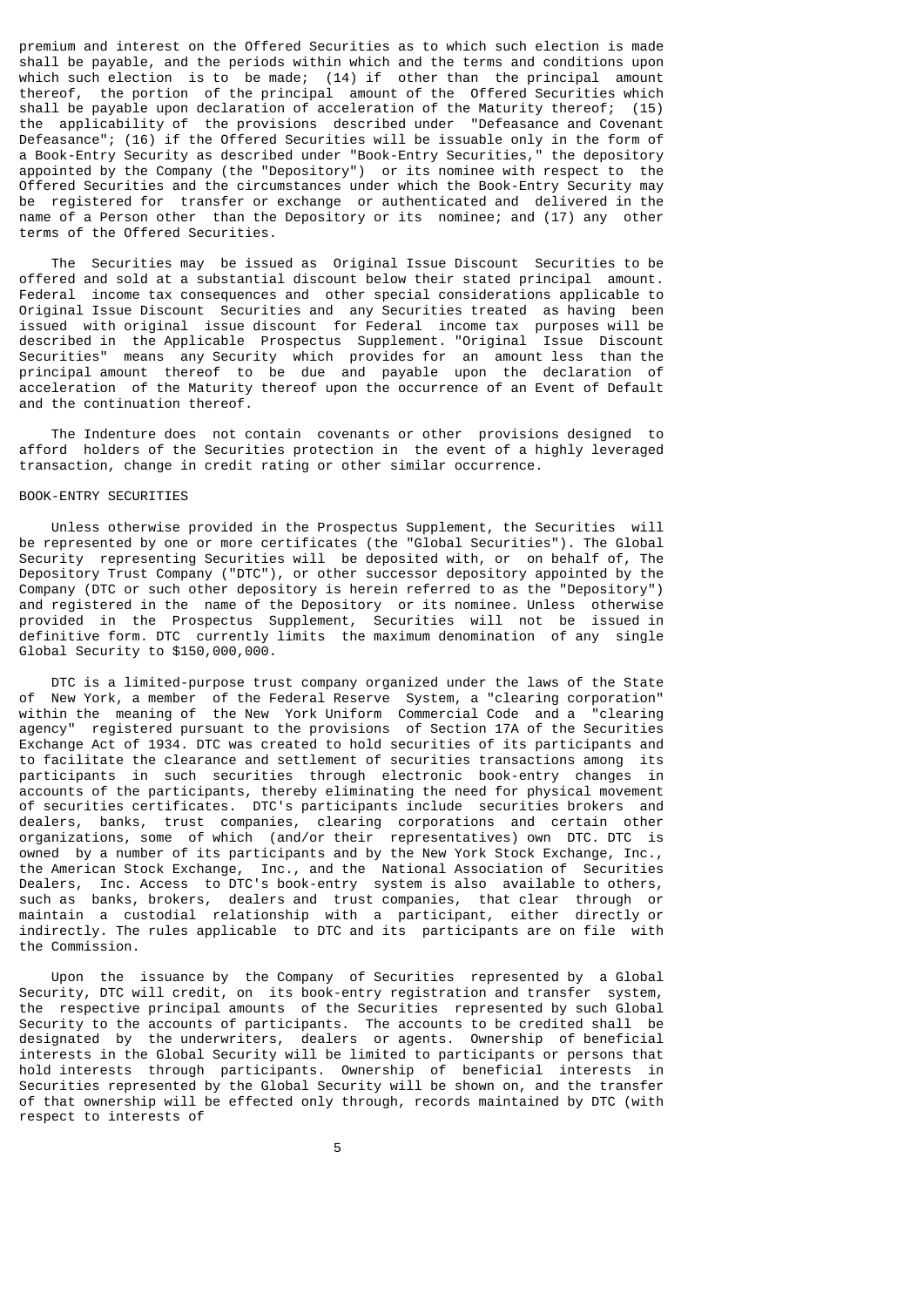participants in DTC), or by participants in DTC or persons that may hold interests through such participants (with respect to persons other than participants in DTC). The laws of some states require that certain purchasers of securities take physical delivery of such securities in definitive form. Such limits and such laws may impair the ability to transfer beneficial interests in the Global Security.

 So long as the Depository for the Global Security, or its nominee, is the registered owner of the Global Security, the Depositor or its nominee, as the case may be, will be considered the sole owner or holder of the Securities represented by such Global Security for all purposes under the applicable Indenture. Except as provided below, owners of beneficial interests in Securities represented by the Global Security will not be entitled to have Securities represented by such Global Security registered in their names, will not receive or be entitled to receive physical delivery of Securities in definitive form and will not be considered the owners or holders thereof under the applicable Indenture.

 Payments of principal of and interest, if any, on the Securities represented by the Global Security registered in the name of DTC or its nominee will be made by the Company through the Trustee under the applicable Indenture or a paying agent (the "Paying Agent"), which may also be the Trustee under the applicable Indenture to DTC or its nominee, as the case may be, as the registered owner of the Global Security. Neither the Company, the Trustee, nor the Paying Agent will have any responsibility or liability for any aspect of the records relating to or payments made on account of beneficial ownership interests of the Global Security or for maintaining, supervising or reviewing any records relating to such beneficial ownership interests.

 The Company has been advised that DTC, upon receipt of any payment of principal or interest in respect of a Global Security, will credit immediately the accounts of the related participants with payment in amounts proportionate to their respective holdings in principal amount of beneficial interests in such Global Security as shown on the records of DTC. The Company expects that payments by participants to owners of beneficial interests in a Global Security will be governed by standing customer instructions and customary practices, as is now the case with securities held for the accounts of customers in bearer form or registered in "street name" and will be the responsibility of such participants.

 If the Depository with respect to a Global Security is at any time unwilling or unable to continue as Depository and a successor Depository is not appointed by the Company within 90 days, the Company will issue certificated notes in exchange for the Securities represented by such Global Security.

 The information in this section concerning the Depository and the Depository's book-entry system has been obtained from sources that the Company<br>believes to be reliable, but the Company takes no responsibility for the believes to be reliable, but the Company takes no responsibility for accuracy thereof.

# CERTAIN COVENANTS OF THE COMPANY

 RESTRICTIONS ON SECURED DEBT. Unless otherwise provided in the Prospectus Supplement with respect to any series of the Securities, if the Company or any Domestic Subsidiary (as defined below) shall incur, assume or guarantee any indebtedness for borrowed money secured by a mortgage, pledge or other lien on any Principal Domestic Property (as defined below) or on any shares of stock or debt of any Domestic Subsidiary, the Company shall secure, or cause such Domestic Subsidiary to secure, the Securities equally and ratably, with (or prior to) such indebtedness, unless after giving effect thereto the aggregate amount of all such indebtedness so secured, together with all Attributable Debt (as defined below) in respect of sale and leaseback transactions involving Principal Domestic Properties, would not exceed 15% of the Consolidated Net Assets (as defined below) of the Company. This restriction will not apply to, and there shall be excluded in computing secured indebtedness for the purpose of such restriction, indebtedness secured by (a) mortgages on property of, or on any shares of stock or debt of, any corporation existing at the time such corporation becomes a Domestic Subsidiary, or arising thereafter otherwise than in connection with borrowing money and pursuant to contracts entered into prior to such corporation becoming a Domestic Subsidiary, (b) mortgages securing indebtedness of a Domestic Subsidiary to the Company or to another Domestic Subsidiary, (c) mortgages in favor of U.S. or foreign governmental bodies to secure partial, progress, advance or other payments, (d) mortgages on property, shares of stock or debt, purchase money mortgages and construction cost mortgages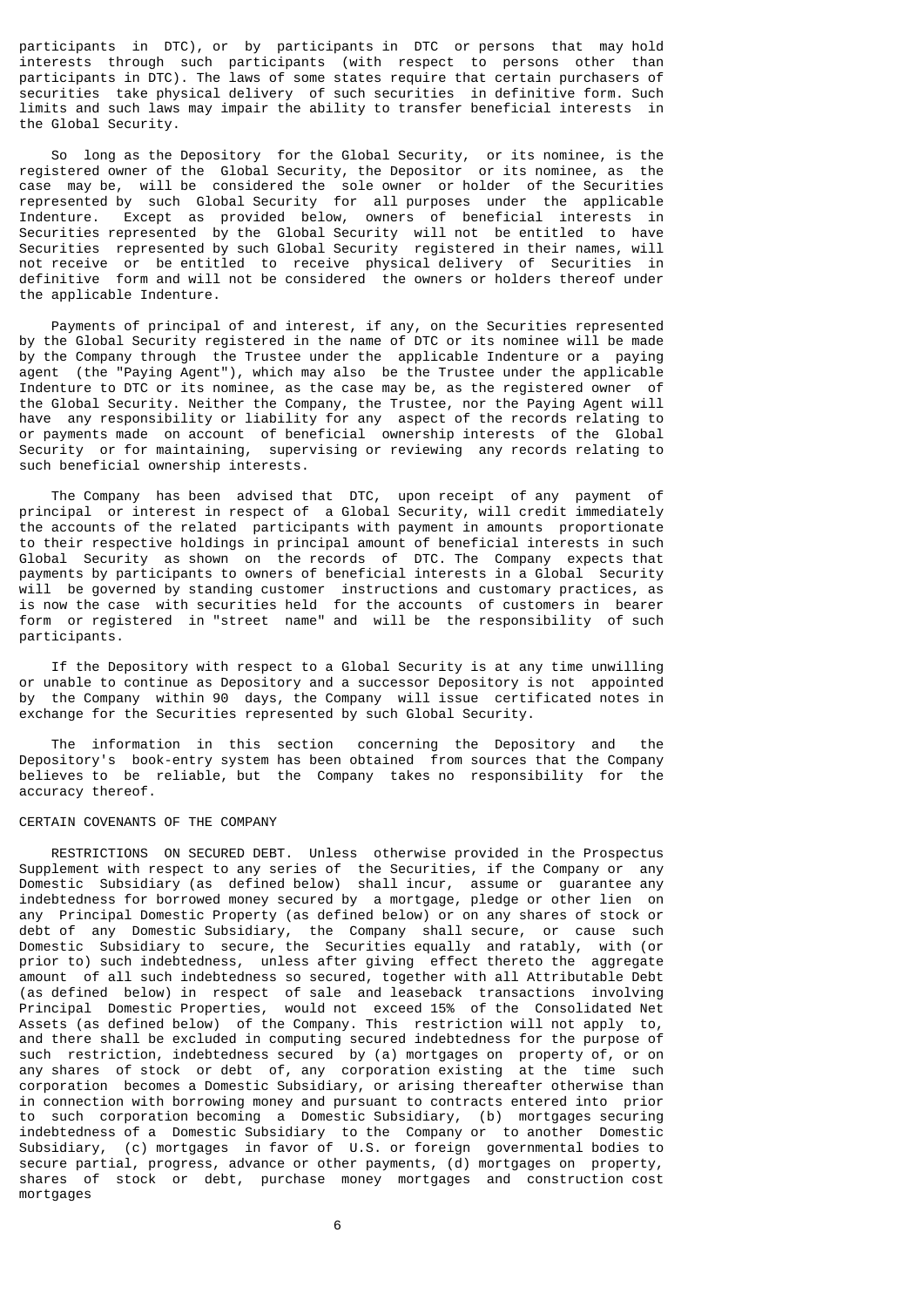existing at or incurred within 120 days of the time of acquisition thereof (including acquisition through merger or consolidation), (e) mortgages existing on the first date on which a Security is authenticated by the Trustee, (f) mortgages incurred in connection with pollution control, industrial revenue or similar financings, and (g) any extension, renewal or refunding of any mortgage referred to in the foregoing clauses (a) through (f), inclusive.

 The term "Subsidiary" of the Company means any corporation of which the Company directly or indirectly owns or controls stock which under ordinary circumstances (not dependent upon the happening of a contingency) has the voting power to elect a majority of the board of directors of such corporation; provided that the term does not include any corporation that does not own a Principal Domestic Property and in which the Company's investment, in the opinion of the Chief Executive Officer, President and Chief Financial Officer of the Company, is not of material importance to the total business conducted, or assets owned, by the Company and its Domestic Subsidiaries as an entirety. The term "Domestic Subsidiary" means a Subsidiary of the Company which transacts substantially all of its business and maintains substantially all of its fixed assets within the United States (excluding its territories, possessions and Puerto Rico), except a Subsidiary which (a) is engaged primarily in financing operations outside of the United States or in leasing personal property or financing inventory, receivables or other property or (b) does not own a Principal Domestic Property. The term "Principal Domestic Property" means any facility (together with the land on which it is erected and fixtures comprising a part thereof) used primarily for manufacturing, processing, research, warehousing or distribution, located in the United States (excluding its territories, possessions and Puerto Rico), owned or leased by the Company or a Subsidiary of the Company and having a net book value in excess of 2% of Consolidated Net Assets, other than any such facility or portion thereof which is a pollution control facility financed by state or local governmental obligations or is not of material importance to the total business conducted or assets owned by the Company and its Subsidiaries as an entirety. The term "Consolidated Net Assets" means the aggregate amount of assets (less reserves and other deductible items) after deducting current liabilities, as shown on the consolidated balance sheet of the Company and its Subsidiaries contained in the latest annual report to the stockholders of the Company prepared in accordance with generally accepted accounting principles. The term "Attributable Debt" means the present value (discounted at the rate of 8% per annum compounded monthly) of the obligations for rental payments required to be paid during the remaining term of any lease of more than 12 months.

 RESTRICTIONS ON SALES AND LEASEBACKS. Unless otherwise provided in the Prospectus Supplement with respect to any series of the Securities, neither the Company nor any Domestic Subsidiary may enter into any sale and leaseback transaction involving any Principal Domestic Property, the completion of construction and commencement of full operation of which has occurred more than 120 days prior thereto, unless (a) the Company or such Domestic Subsidiary could incur a mortgage on such property under the restrictions described above under "Restrictions on Secured Debt" in an amount equal to the Attributable Debt with respect to the sale and leaseback transaction without equally and ratably securing the Securities or (b) the Company or a wholly-owned Domestic Subsidiary, within 120 days, applies to the retirement of its funded debt (defined as indebtedness for borrowed money having a maturity of, or by its terms extendible or renewable for, a period of more than 12 months after the date of determination of the amount thereof) an amount not less than the greater of (i) the net proceeds of the sale of the Principal Domestic Property leased pursuant to such arrangement or (ii) the fair value of the Principal Domestic Property so leased (subject to credits for certain voluntary retirements of funded debt). This restriction will not apply to any sale and leaseback transaction (a) between the Company and a wholly-owned Domestic Subsidiary or between wholly-owned Domestic Subsidiaries or (b) involving the taking back of a lease for a period of less than three years.

#### EVENTS OF DEFAULT

 Any one of the following events will constitute an Event of Default under the Indenture with respect to Securities of any series: (a) failure to pay any interest on any Security of that series when due, continued for 30 days; (b) failure to pay principal of or any premium on any Security of that series when due; (c) failure to deposit any sinking fund payment, when due, in respect of any Security of that series; (d) failure to perform, or breach of, any other covenant or warranty of the Company in the Indenture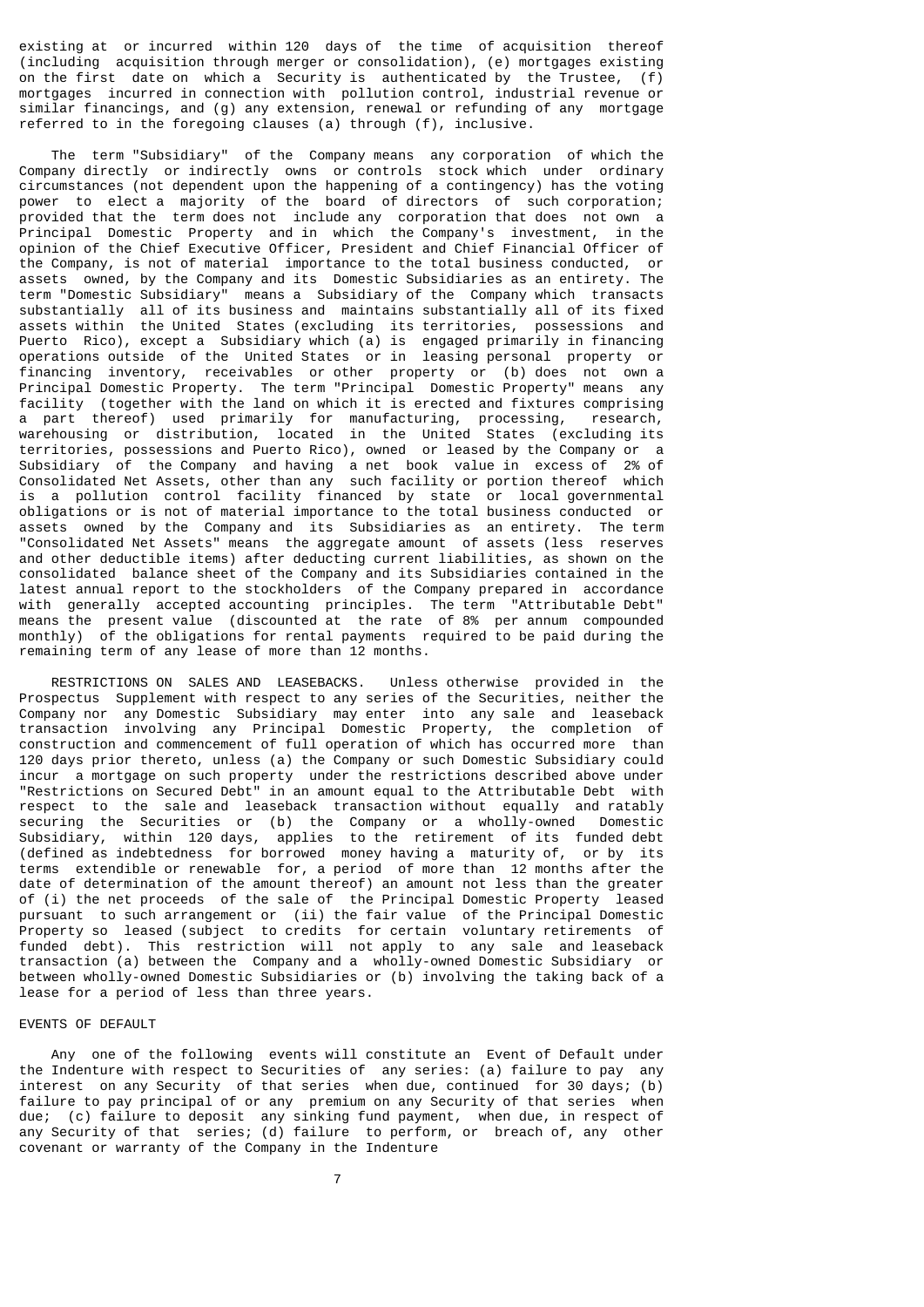(other than a covenant included in the Indenture solely for the benefit of a series of Securities thereunder other than that series) continued for 90 days after written notice as provided in the Indenture; (e) certain events in bankruptcy, insolvency or reorganization of the Company; or (f) any other Event of Default provided with respect to Securities of that series.

 If any Event of Default with respect to the Securities of any series at the time Outstanding occurs and is continuing, either the Trustee or the Holders of at least 25 percent in aggregate principal amount of the Outstanding Securities of that series may declare the principal amount (or, if the Securities of that series are Original Issue Discount Securities, such portion of the principal amount as may be specified in the terms thereof) of all the Securities of that series to be due and payable immediately. At any time after a declaration of acceleration with respect to Securities of any series has been made, but before a judgment or decree based on acceleration has been obtained, the Holders of a majority in aggregate principal amount of Outstanding Securities of that series may, under certain circumstances, rescind and annul such acceleration.

 Reference is made to the Applicable Prospectus Supplement relating to any series of Offered Securities that are Original Issue Discount Securities for the particular provisions relating to acceleration of the Stated Maturity of a portion of the principal amount of such series of Original Issue Discount Securities upon the occurrence of an Event of Default and the continuation thereof.

 The Indenture provides that, subject to the duty of the Trustee during default to act with the required standard of care, the Trustee will be under no obligation to exercise any of its rights or powers under the Indenture at the request or direction of any of the Holders, unless such Holders shall have offered to the Trustee reasonable indemnity. Subject to such provisions for the indemnification of the Trustee and to certain other conditions, the Holders of a majority in aggregate principal amount of the Outstanding Securities of any series will have the right to direct the time, method and place of conducting any proceeding for any remedy available to the Trustee, or exercising any trust or power conferred on the Trustee, with respect to the Securities of that series.

 No Holder of any series of Securities will have any right to institute any proceeding with respect to the Indenture or for any remedy thereunder, unless such Holder shall have previously given to the Trustee written notice of a continuing Event of Default and unless the Holders of at least 25 percent in principal amount of the Outstanding Securities of that series shall have made written request, and offered reasonable indemnity, to the Trustee to institute such proceeding as trustee, and the Trustee shall not have received from the Holders of a majority in aggregate principal amount of the Outstanding Securities of that series a direction inconsistent with such request and shall have failed to institute such proceeding within 60 days. However, such limitations do not apply to a suit instituted by a Holder of a Security for enforcement of payment of the principal of and premium, if any, or interest on such Security on or after the respective due dates expressed in such Security.

 The Company is required to furnish to the Trustee annually a statement as to the performance by the Company of certain of its obligations under the Indenture and as to any default in such performance.

# MODIFICATION AND WAIVER

 Modifications and amendments of the Indenture may be made by the Company and the Trustee with the consent of the Holders of not less than the majority in aggregate principal amount of the Outstanding Securities of each series issued under the Indenture and affected by the modification or amendment; provided, however, that no such modification or amendment may, without the consent of the Holders of all Securities affected thereby, (i) change the Stated Maturity of the principal of, or any installment of principal of or interest on, any Security; (ii) reduce the principal amount of, or the premium, if any, or (except as otherwise provided in the Applicable Prospectus Supplement) interest on, any Security (including in the case of an Original Issue Discount Security the amount payable upon acceleration of the maturity thereof); (iii) change the place or currency of payment of principal of, premium, if any, or interest on any Security; (iv) impair the right to institute suit for the enforcement of any payment on any Security on or at the Stated Maturity thereof (or in the case of redemption, on or after the Redemption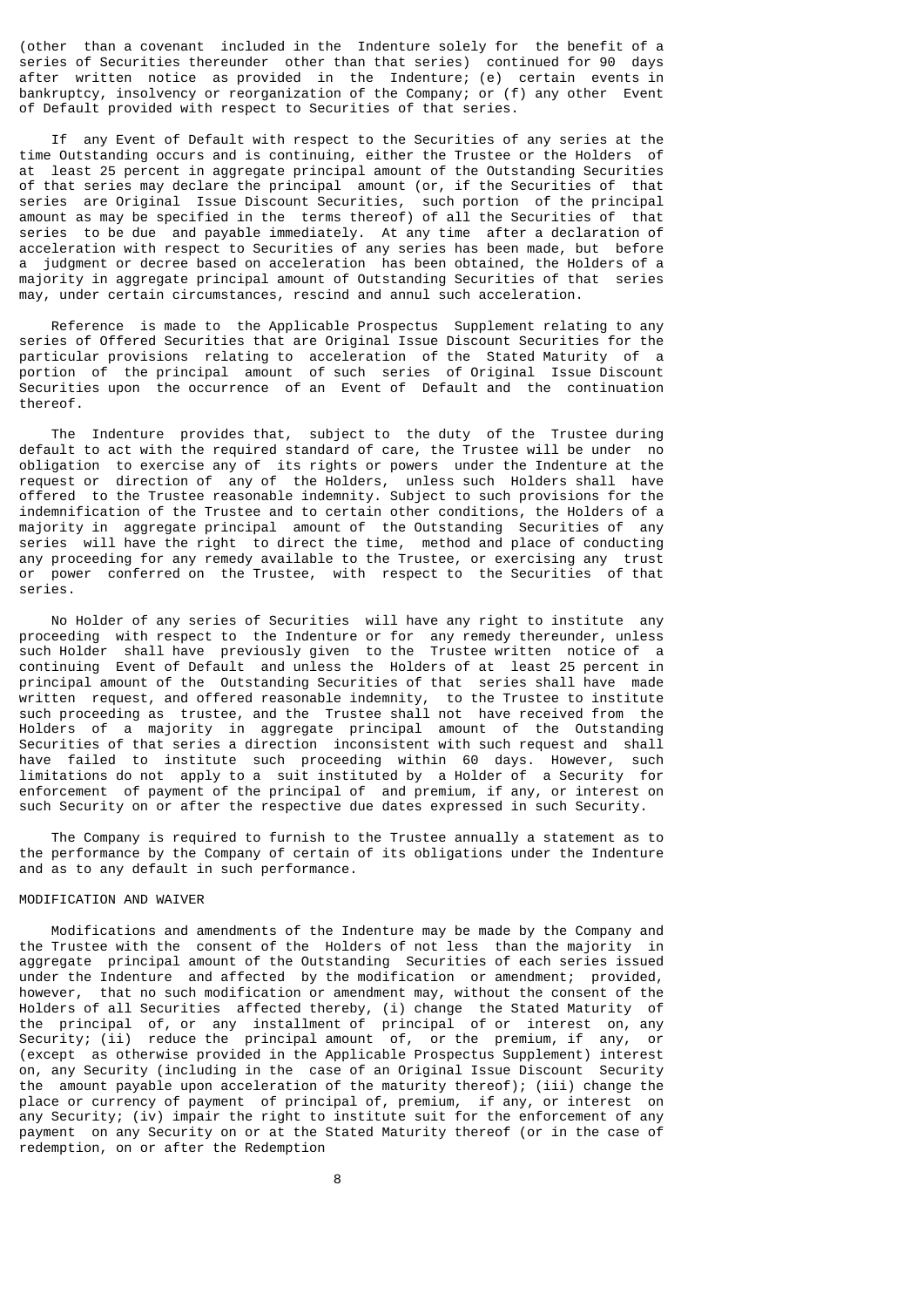Date); or (v) reduce the percentage in principal amount of Outstanding Securities of any series, the consent of whose Holders is required for modification or amendment of the Indenture or for waiver of compliance with certain provisions of the Indenture or for waiver of certain defaults.

 The Holders of at least a majority in aggregate principal amount of the Outstanding Securities of any series may, on behalf of all Holders of that series, waive compliance by the Company with certain restrictive provisions of the Indenture. The Holders of not less than a majority in aggregate principal amount of the Outstanding Securities of any series may, on behalf of all Holders of that series, waive any past default under the Indenture, except a default in the payment of principal, premium or interest and in respect of a covenant or provision of the Indenture that cannot be modified or amended without the consent of the Holder of each Outstanding Security of such series affected thereby.

# CONSOLIDATION, MERGER AND SALE OF ASSETS

 The Company may not consolidate with or merge into any other Person or transfer or lease its assets substantially as an entirety to any Person and may not permit any Person to merge into or consolidate with the Company or transfer or lease its assets substantially as an entirety to the Company, unless (i) any successor or purchaser is a corporation, partnership, or trust organized under the laws of the United States of America, any State or the District of Columbia, and any such successor or purchaser expressly assumes the Company's obligations on the Securities under a supplemental Indenture, (ii) immediately after giving effect to the transaction no Event of Default, and no event which, after notice or lapse of time or both, would become an Event of Default, shall have occurred and be continuing, (iii) if properties or assets of the Company become subject to a mortgage not permitted by the Indenture, the Company or such successor Person, as the case may be, takes such steps as shall be necessary effectively to secure the Securities equally and ratably with (or prior to) all indebtedness secured thereby, and (iv) the Company has delivered to the Trustee an Officers' Certificate and an Opinion of Counsel stating compliance with these provisions.

# DEFEASANCE AND COVENANT DEFEASANCE

 The Indenture provides, unless otherwise indicated in the Applicable Prospectus Supplement with respect to the Offered Securities, that the Company, at the Company's option, (a) will be discharged from any and all obligations in respect of the Securities of any series (except for certain obligations to register the transfer of or exchange of Securities of such series, replace stolen, lost or mutilated Securities of such series, maintain paying agencies and hold moneys for payment in trust) or (b) need not comply with certain restrictive covenants of the Indenture, including those described under "Certain Covenants of the Company," and the occurrence of an event described in clause (d) under "Events of Default" shall no longer be an Event of Default, in each case, if the Company deposits, in trust, with the Trustee money or U.S. Government Obligations, which through the payment of interest thereon and principal thereof in accordance with their terms will provide money, in an amount sufficient to pay all the principal of and interest on the Securities of such series on the dates such payments are due (which may include one or more redemption dates designated by the Company) in accordance with the terms of the Securities of such series. Such a trust may be established only if, among other things, (i) no Event of Default or event which with the giving of notice or lapse of time, or both, would become an Event of Default under the Indenture shall have occurred and be continuing on the date of such deposit, (ii) such deposit will not cause the Trustee to have any conflicting interest with respect to other securities of the Company and (iii) the Company shall have delivered an Opinion of Counsel to the effect that the Holders will not recognize income, gain or loss for Federal income tax purposes as a result of such deposit or defeasance and will be subject to Federal income tax in the same manner as if such defeasance had not occurred, which Opinion of Counsel, in the case of clause (a) above, must refer to and be based upon a published ruling of the Internal Revenue Service, a private ruling of the Internal Revenue Service addressed to the Company, or otherwise a change in applicable Federal income tax law occurring after the date of the Indenture. In the event the Company omits to comply with its remaining obligations under the Indenture after a defeasance of the Indenture with respect to the Securities of any series as described under clause (b) above and the Securities of such series are declared due and payable because of the occurrence of any Event of Default, the amount of money and U.S. Government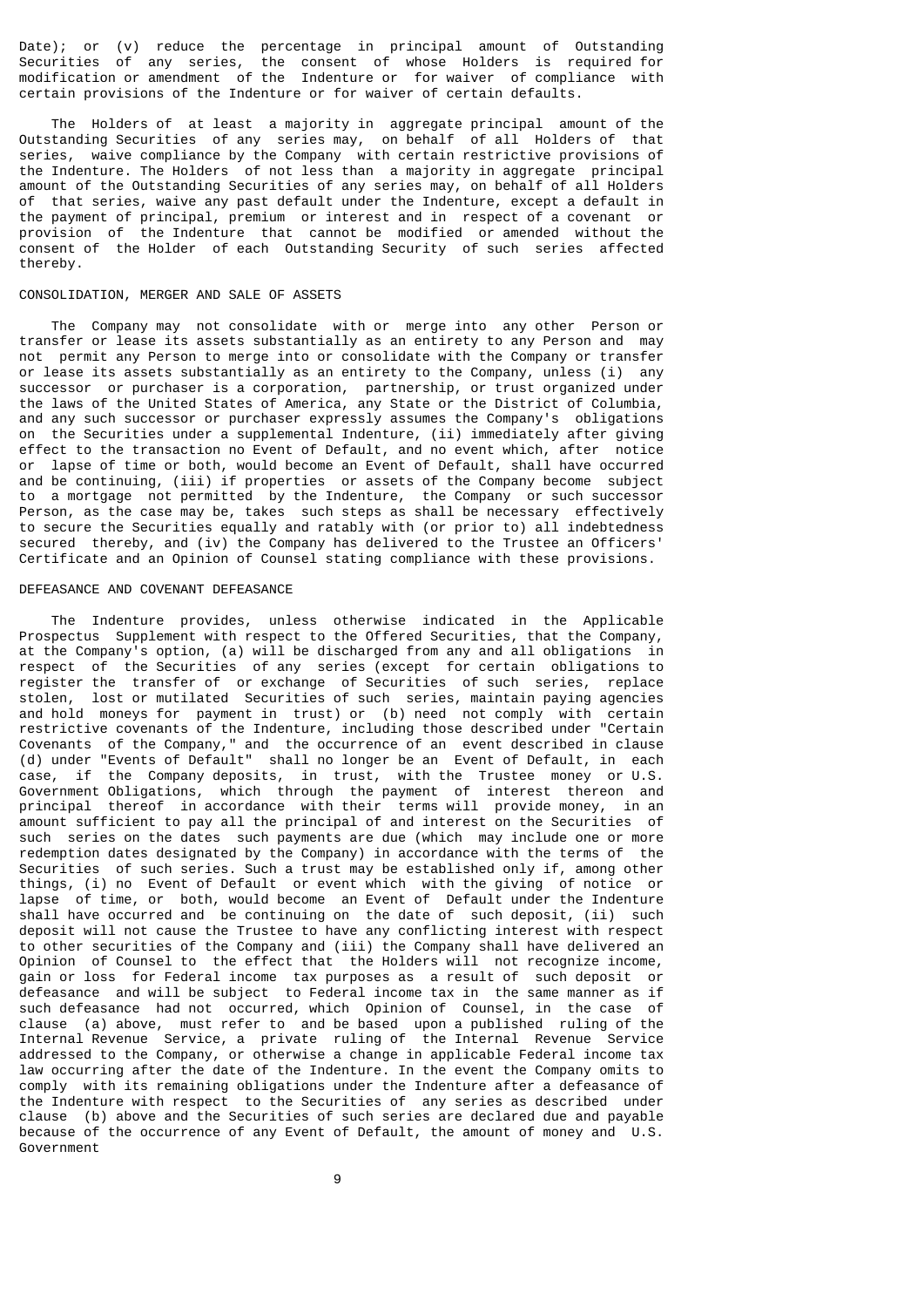Obligations on deposit with the Trustee may be insufficient to pay amounts due on the Securities of such series at the time of the acceleration resulting from such Event of Default. However, the Company will remain liable in respect of such payments.

#### CONCERNING THE TRUSTEE

 Harris Trust and Savings Bank is Trustee under the Indenture. The Trustee performs services for the Company in the ordinary course of business.

# PLAN OF DISTRIBUTION

 The Company may sell the Securities being offered hereby through agents, through underwriters and through dealers, and Securities may be sold to other purchasers directly or through agents or through a combination of any such methods of sale.

 The distribution of the Securities may be effected from time to time in one or more transactions at a fixed price or prices, which may be changed, or at market prices prevailing at the time of sale, at prices related to such prevailing market prices or at negotiated prices.

 Offers to purchase Securities may be solicited by agents designated by the Company from time to time. Any such agent, who may be deemed to be an underwriter, as that term is defined in the Securities Act, involved in the offer or sale of the Securities in respect of which this Prospectus is delivered will be named, and any commissions payable by the Company to such agent set forth, in the Applicable Prospectus Supplement. Agents may be entitled under agreements that may be entered into with the Company to indemnification by the Company against certain liabilities, including liabilities under the Securities Act, and such agents or their affiliates may be customers of, extend credit to or engage in transactions with or perform services for the Company in the ordinary course of business. Unless otherwise indicated in the Prospectus Supplement, any such agent will be acting on a reasonable efforts basis for the period of its appointment.

 If any underwriters are utilized in the sale, the Company will enter into an underwriting agreement with such underwriters at the time of sale to them and the names of the underwriters and the terms of the transaction will be set forth in the Applicable Prospectus Supplement that will be used by the underwriters to make resales of the Securities in respect of which this Prospectus is delivered to the public. The underwriters may be entitled under the relevant underwriting agreement to indemnification by the Company against certain liabilities, including liabilities under the Securities Act, and such underwriters or their affiliates may be customers of, extend credit to or engage in transactions with or perform services for the Company in the ordinary course of business.

 If dealers are utilized in the sale of the Securities in respect of which this Prospectus is delivered, the Company will sell such Securities to such dealers, as principal. The dealers may then resell such Securities to the public at varying prices to be determined by such dealers at the time of resale. Dealers may be entitled to indemnification by the Company against certain liabilities, including liabilities under the Securities Act, and such dealers or their affiliates may be customers of, extend credit to or engage in transactions with or perform services for the Company in the ordinary course of business.

 The Securities are not proposed to be listed on a securities exchange, and any underwriters or dealers will not be obligated to make a market in Securities. The Company cannot predict the activity or liquidity of any trading in the Securities.

## LEGAL OPINIONS

 Unless otherwise indicated in a supplement to this Prospectus, certain legal matters in connection with the Securities offered hereby will be passed upon for the Company by Lael F. Johnson, Esq., Senior Vice President, General Counsel and Secretary of the Company and by Mayer, Brown & Platt, Chicago, Illinois, and for the underwriters, dealers and agents, if any, by Skadden, Arps, Slate, Meagher & Flom, Chicago, Illinois. As of August 31, 1993, Mr. Johnson beneficially owned 122,645 shares of common stock of the Company and held options to acquire 200,801 shares of such common stock. (These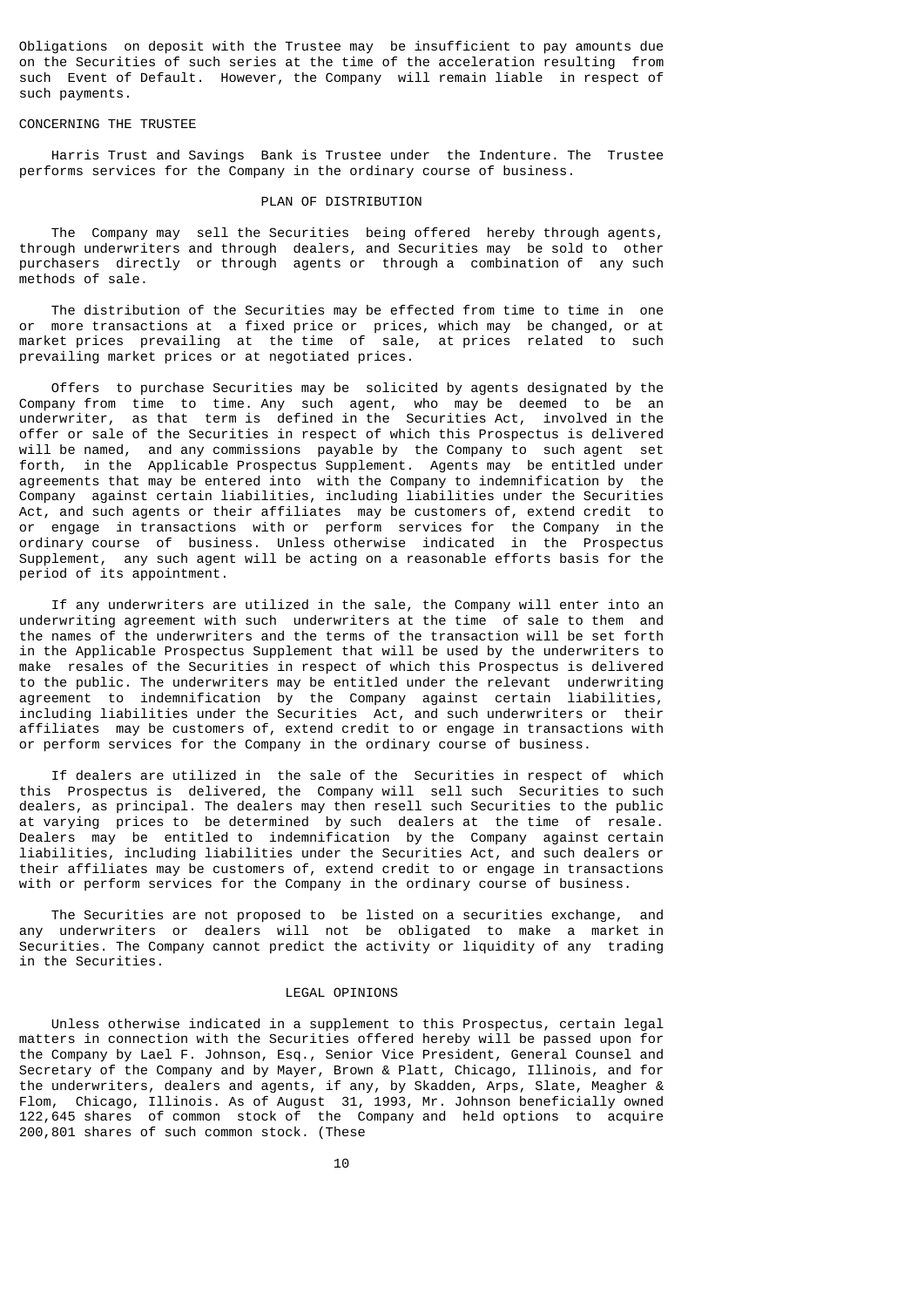amounts include 26,827 shares held by his spouse, of which Mr. Johnson disclaims beneficial ownership, and 20,679 shares held for the benefit of Mr. Johnson in the Abbott Laboratories Stock Retirement Trust pursuant to the Abbott Laboratories Stock Retirement Plan). The opinions of Mr. Johnson, Mayer, Brown & Platt and Skadden, Arps, Slate, Meagher & Flom may be conditioned upon, and may be subject to certain assumptions regarding, future action required to be taken by the Company and any underwriter(s), dealer(s) or agent(s) in connection with the issuance and sale of any particular series of Offered Securities. The opinions of Mr. Johnson, Mayer, Brown & Platt and Skadden, Arps, Slate, Meagher & Flom with respect to certain series of Offered Securities may be subject to other conditions and assumptions, as indicated in the Prospectus Supplement describing such series. Skadden, Arps, Slate, Meagher & Flom from time to time represents the Company in connection with certain other matters.

# EXPERTS

 The consolidated financial statements and schedules included in the Annual Report on Form 10-K for the year ended December 31, 1992, incorporated by reference in this Registration Statement, have been audited by Arthur Andersen & Co., independent public accountants, as indicated in their reports with respect thereto, and are included herein in reliance upon the authority of said firm as experts in giving said reports.

 $11$